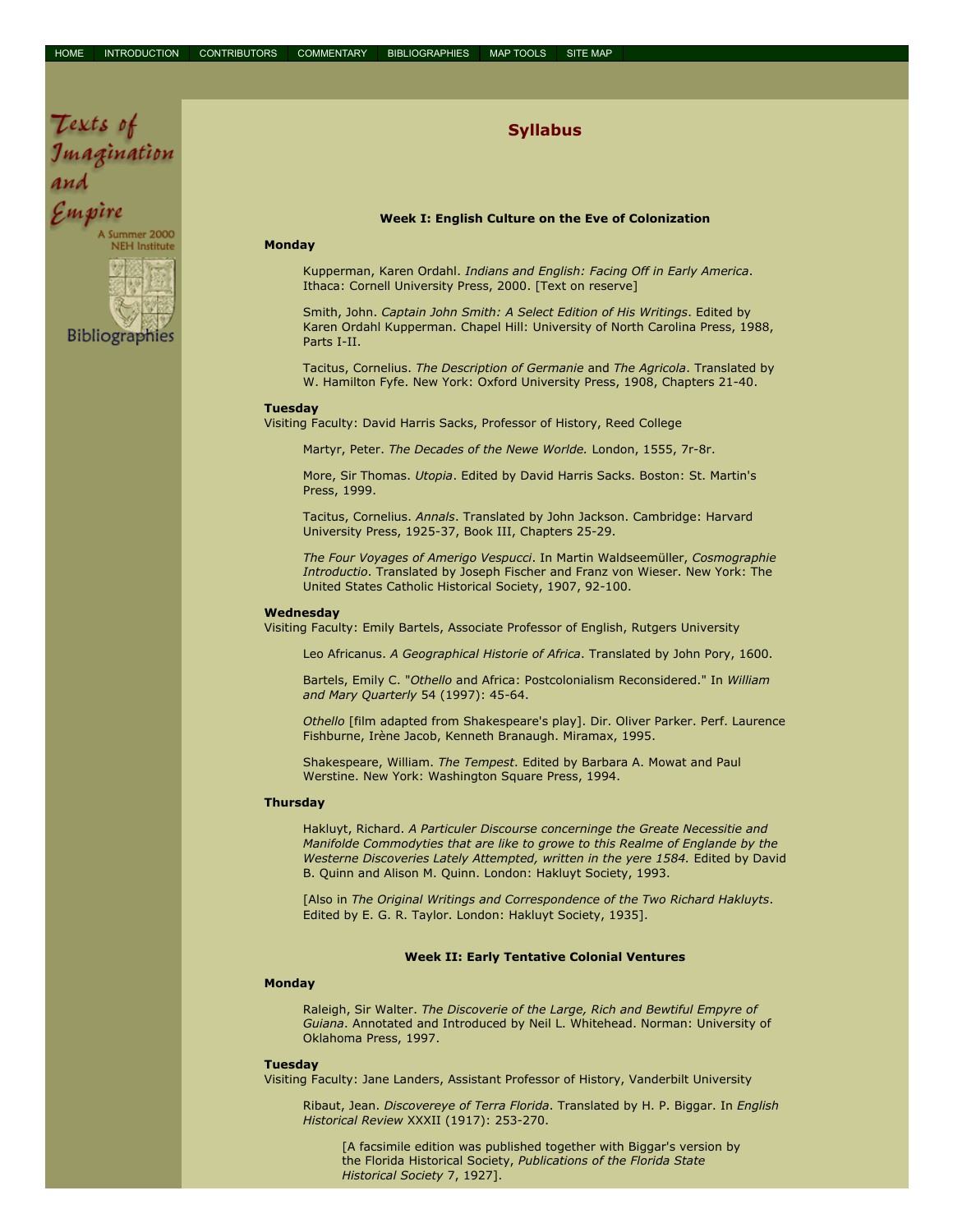Elliot, J.H. Spain and Its World, 1500-1700. Part I. New Haven: Yale University Press, 1989.

Lyon, Eugene. Pedro Menéndez de Avilés. Spanish Borderlands Sourcebooks. Vol. 24. New York: Garland Publishing, 1995.

[see especially]:

- Pedro Menéndez' Memorial to King Phillip II about the Necessity to Settle Florida.
- Report of the Governor of Jamaica on the Florida Frenchmen Captured in Jamaica.
- Interrogation of French Mutineers, Escaped from Florida, Who Were Captured by the Spaniards.
- Pedro Menéndez' Letter to King Philip II of October 20, 1566
- The Spy's Report of Jean Ribault's 1565 Reinforcement for Florida.

Escalante Fontaneday, Hernando d'. Memoir of Do. D'Escalante Fonteneda Respecting Florida. Edited by David O. True. Coral Gables, Florida: Glade House, 1945.

Weber, David J. The Spanish Frontier in North America. New Haven: Yale University Press, 1992.

[see especially Introduction and Chapters 1, 2, and first half of Chapter 3].

### Wednesday-Thursday

Visiting Faculty: Walter Woodward, Director of Education, Plimoth Plantation

### Electronic resources:

[http://jefferson.village.virginia.edu/vcdh/jamestown/](javascript:;) [http://www.apva.org/](javascript:;)

Woodward, Walter. "Jamestown Estates." William and Mary Quarterly XLVIII (1991): 116-17.

## Week III: Colonies Around the North Atlantic Rim

### **Monday**

Quinn, David B. and Alison M. Quinn. The First Colonists: Documents on the Planting of the First English Settlements in North America, 1584-1590. Raleigh: North Carolina Department of Cultural Resources, 1983.

## [see especially]:

- Arthur Barlowe, The First Voyage Made to the Coastes of America.
- Ralph Lane, An Account of the Particularities of the Imployments of the English Men Left in Virginia.
- Thomas Hariot, A Briefe and True Report of the New Found Land of Virginia.

[This collection was earlier published under the title Virginia Voyages from Hakluyt, and the documents are also available in vol. I of David B. Quinn, ed., The Roanoke Voyages, 1584-1590, 2 vols. London, 1955].

### Tuesday, July 4 holiday

## Wednesday

Visiting Faculty: Andrew Hadfield, Professor of English, University of Wales, Aberwrystwyth

Canny, Nicholas. Kingdom and Colony: Ireland in the Atlantic World, 1560-1800. Baltimore: Johns Hopkins University Press, 1988. [see Introduction].

Hadfield, Andrew. Literature, Travel, and Colonial Writing in the English Renaissance, 1545- 1625. New York: Oxford University Press, 1998. [see especially Chapter 2].

Quinn, David B. and Alison M. Quinn. The First Colonists: Documents on the Planting of the First English Settlements in North America, 1584-1590. Raleigh: North Carolina Department of Cultural Resources, 1983.

[see especially John White's letter to Richard Hakluyt, 4 February, 1593].

Shuger, Debora K. "Irishmen, Aristocrats, and Other White Barbarians." Renaissance Quarterly 50 (1997): 494-525.

Spenser, Edmund. A View of the Present State of Ireland (1598). Edited by Andrew Hadfield and Willy Maley. New York: Oxford University Press, 1997.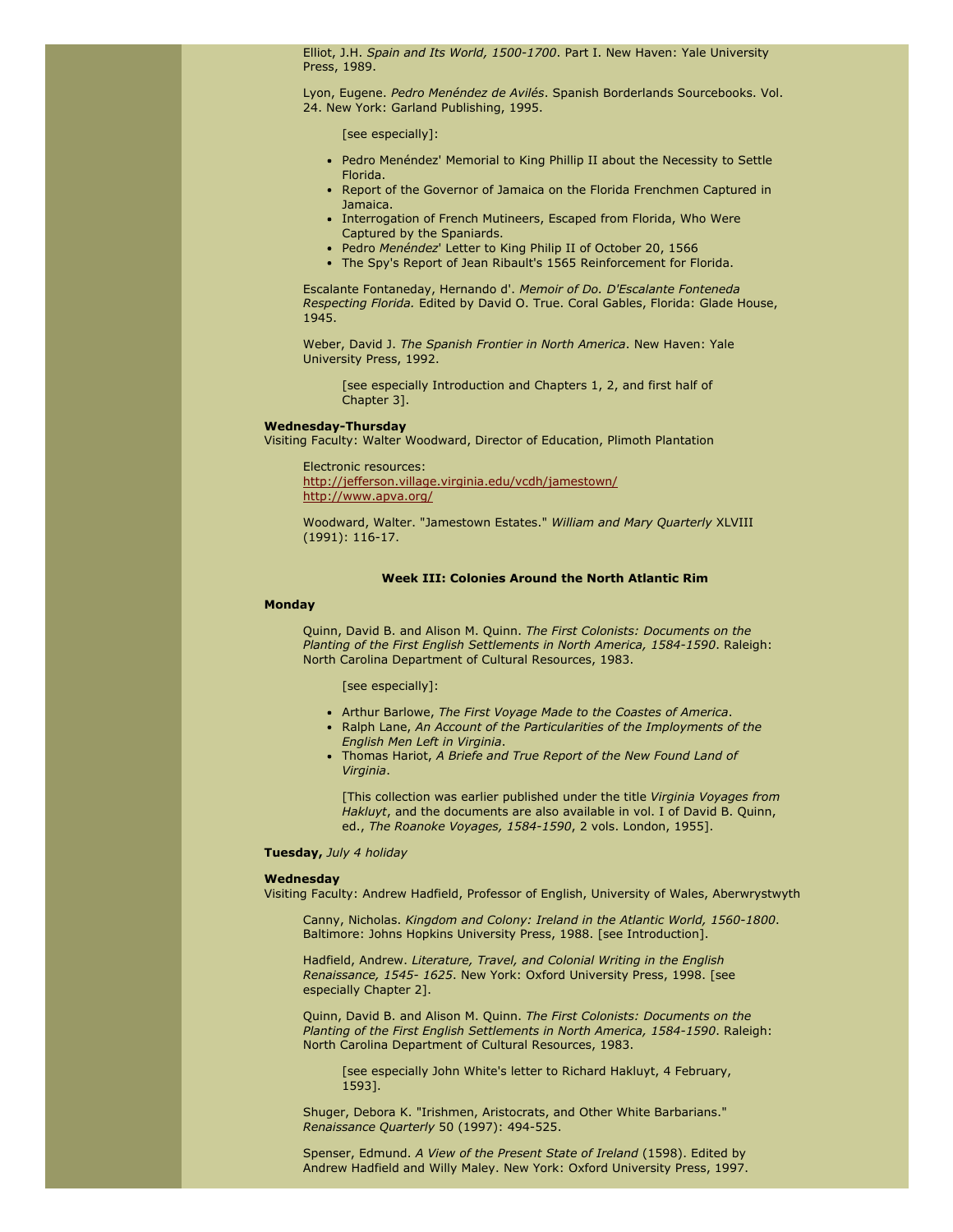## Thursday

Visiting Faculty: Dominique Deslandres, Professor of History, Université de Montréal

Champlain, Samuel. The Works of Samuel de Champlain. Bilingual Edition. 6 vols. Edited by H. P. Biggar. Toronto: The Champlain Society, 1922.

[see especially]:

- Vol. I: "Brief Narrative," 1-80.
- Vol. II: "Of Savages," 91-189.
- Vol. III: Chapters 1-2, 247-266.
- Vol. IV: Chapter 1, 1-30; Chapter 3, 37-42; Chapters 5-7, 48-70; Chapter 8, 78-79; Chapters 9-11, 80-120; Chapter 12; Chapter 13, 135-52. Book 4: Chapter 1, 163-70; Chapter 2, 176-96; Chapters 7-8, 244-338.
- Vol. V: Chapter 1, 1-10; Chapter 5, 57-80; Chapter 8, 103-108. Book 2: Chapter 1, 141-156. Chapters 3-6.

Trigger, Bruce G. "Champlain Judged by His Indian Policy: A Different View of Early Canadian History." Anthropologica 13 (1971): 85-113.

Young, Brian and John A. Dickinson. A Short History of Quebec: A Socio-Economic Perspective. Toronto: Copp, Clark & Pitman, 1988, 13-34.

### Week IV: Tracks on the Land

## Monday

Haile, Edward Wright, ed. Jamestown Narratives: Eyewitness Accounts of the Virginia Colony. Champlain: Roundhouse Press, 1998.

### [see especially]:

- Captain John Smith. The Generall Historie of Virginia, New-England and the Summer Isles (1624), Book III, 215-349.
- George Percy. "A Trew Relacyon of the Procedeinges and Ocurrentes of Momente which have hapned in Virginia from the Tyme Sir Thomas Gates was shippwrackte uppon the Bermudes anno 1609 untill my departure outt of the country which was in anno Domini 1612," 497-519.
- Henry Spelman. "Relation of Virginea" (c. 1613), 481-95.

Roundtree, Helen C. The Powhatan Indians of Virginia: Their Traditional Culture. Norman: University of Oklahoma Press, 1989.

### Tuesday-Wednesday: Jamestown site visit.

Smith, John. Captain John Smith: A Select Edition of His Writings. Edited by Karen Ordahl Kupperman. Chapel Hill: University of North Carolina Press, 1988. [see especially parts III-IV]

## **Thursday**

Pory, John. "A Reporte of the Manner of Proceeding in the General Assembly convened at James City." In Records of the Virginia Company of London. 4 vols. Edited by Susan Myra Kingsbury. District of Columbia: Government Printing Office, 1906-1935.

### Week V: Crawling Towards Success

## Monday

Haile, Edward Wright, ed. Jamestown Narratives: Eyewitness Accounts of the Virginia Colony. Champlain: Roundhouse Press, 1998.

### [see especially]:

William Strachey, A True Reportory of the Wrack and Redemption of Sir Thomas Gates (1610), 381-443.

### Tuesday

Visiting Faculty: James Axtell, Kenan Professor of Humanities, College of William and Mary

Axtell, James. After Columbus. New York: Oxford University Press, 1988. [see Chapter 10].

Haile, Edward Wright, ed. Jamestown Narratives: Eyewitness Accounts of the Virginia Colony. Champlain: Roundhouse Press, 1998.

[see especially]:

• Ralph Hamor. A True Discourse of the Present Estate of Virginia (1615), 792-840.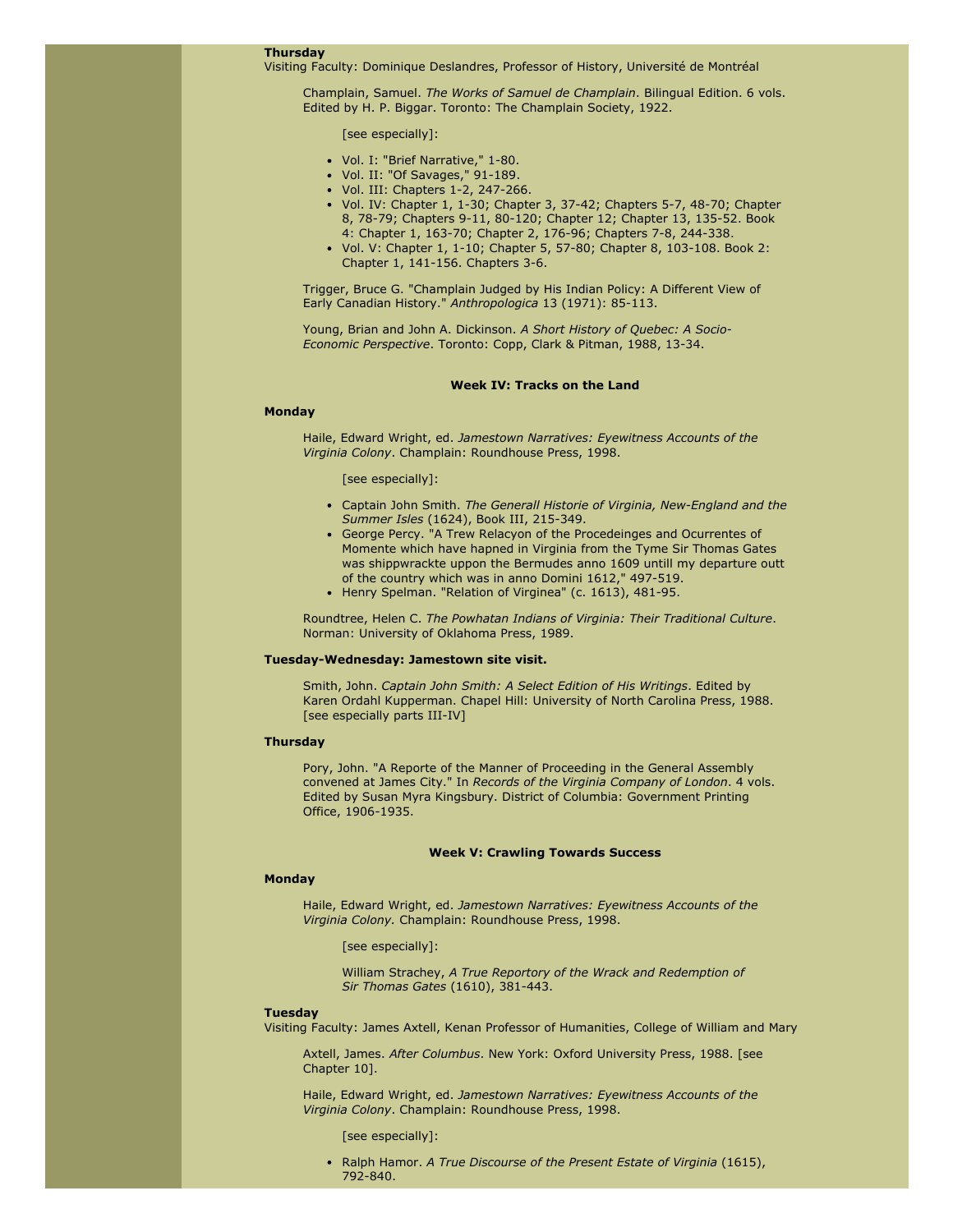John Rolfe, "The coppie of the Gentle-mans letters to Sir Thomas Dale, that after married Powhatans daughter, containing the reasons moving him thereunto," 850-56.

Quitt, Martin H. "Trade and Acculturation at Jamestown, 1607-1609: The Limits of Understanding." William and Mary Quarterly 52 (1995): 227-58.

## Wednesday

Visiting Faculty: James Horn, Omohundro Institute of Early American History and Culture

Fausz, J. Frederick. "'An Abundance of Blood Shed on Both Sides:' England's First Indian War, 1609-1614." Virginia Magazine of History and Biography 93 (1990): 3-56.

Haile, Edward Wright, ed. Jamestown Narratives: Eyewitness Accounts of the Virginia Colony. Champlain: Roundhouse Press, 1998.

### [see especially]:

- Virginia Company, A True Declaration of the Estate of the Colonie in Virginia, with a confutation of such scandalous reports as have tended to the disgrace of so worthy an enterprise (1610), 468-77.
- John Rolfe, A True Relation of the State of Virginia Lefte by Sir Thomas Dale Knight in May last 1616, 865-77.

Konig, David. "Dale's Laws." American Journal of Legal History 26 (1982): 354- 76.

Morgan, Edmund S. American Slavery, American Freedom. New York: Norton, 1975, Chapter 4.

Oberg, Michael. Dominion and Civility: English Imperialism and Native America. Ithaca: Cornell University Press, 1999, 48-68.

Quinn, David B. and Alison B. Quinn, eds. New American World. 5 vols. New York: Arno Press, 1979, Vol. 5.

[see especially]:

- "Instructions for Sir Thomas Gates," May 1609, 212-17.
- Robert Johnson, Nova Britannia (1609), 235-48.

## **Thursday**

Walter W. Woodward on building a website for this summer institute.

### Week VI: Stability and Extension

## Monday

Visiting Faculty: Ian Smith, Assistant Professor of English, Lafayette College

Brown, Kathleen M. Good Wives, Nasty Wenches, and Anxious Patriarchs: Gender, Race, and Power in Colonial Virginia. Chapel Hill: University of North Carolina Press, 1996.

Chapman, George. The Memorable Masque (1613). In Works: The Plays and Poems of George Chapman. Edited by Thomas Marc Parrott. New York: Routledge, 1910-14.

Donne, John. A Sermon Preached to the Honourable Company of the Virginian Plantation. In Five Sermons Upon Special Occasions. London: 1626.

Drayton, Michael. "To Master George Sandys, Treasurer for the English Colony in Virginia" and "Ode. To the Virginia Voyage." In Poems. Edited by John Buxton. New York: Routledge, 1953.

Jonson, Ben and Inigo Jones. "The Vision of Delight" (1617). In Ben Jonson: Selected Masques. Edited by Stephen Orgel. New Haven: Yale University Press, 1970, 149-59.

Ligon, Richard. A True & Exact History of the Island of Barbadoes. London: 1657, 1673. Chapters, 7-18.

### Tuesday

Visiting Faculty: John Murrin, Professor of History, Princeton University

[Nota Bene: Many of the documents in the three following primary sources are available at [http://jefferson.village.virginia.edu/vcdh/jamestown/](javascript:;). Paper copies for purposes of comparison will be on reserve at the Folger].

Billings, Warren, ed. The Old Dominion in the Seventeenth Century: A Documentary History of Virginia, 1606-1689. Chapel Hill: University of North